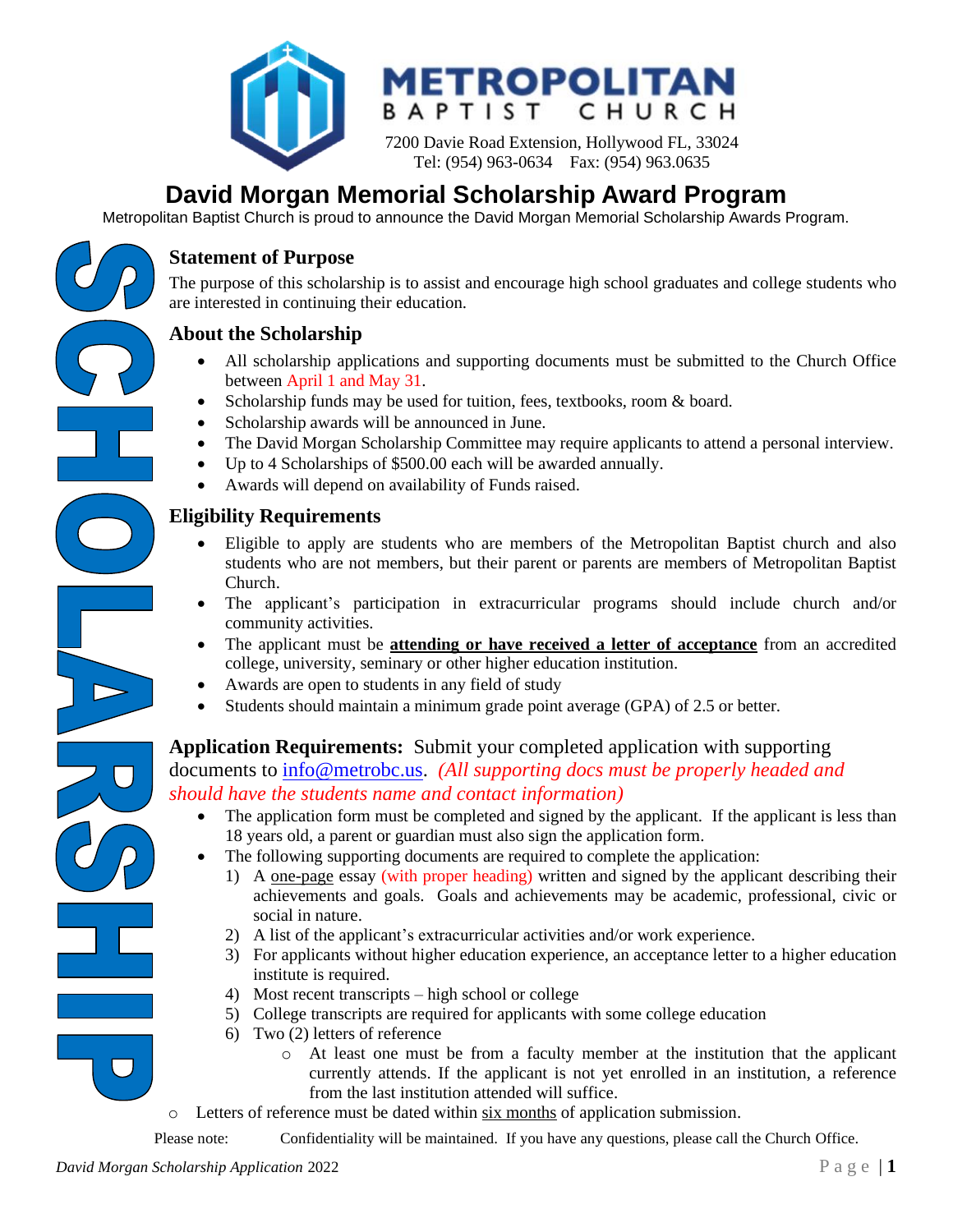# **Metropolitan Baptist Church** *David Morgan Memorial Scholarship Application Form*

### **STUDENT'S INFORMATION**

|                                             | M.I.: _________________________               |
|---------------------------------------------|-----------------------------------------------|
|                                             |                                               |
|                                             | Date of Birth: <u>_______________________</u> |
| Mailing Address: (Number and Street)        |                                               |
|                                             |                                               |
|                                             |                                               |
|                                             | Telephone: ________________________           |
| <b>PARENT'S INFORMATION</b> (If applicable) |                                               |
| (Number and Street)                         |                                               |
|                                             |                                               |
|                                             |                                               |
|                                             | Telephone: _________________________          |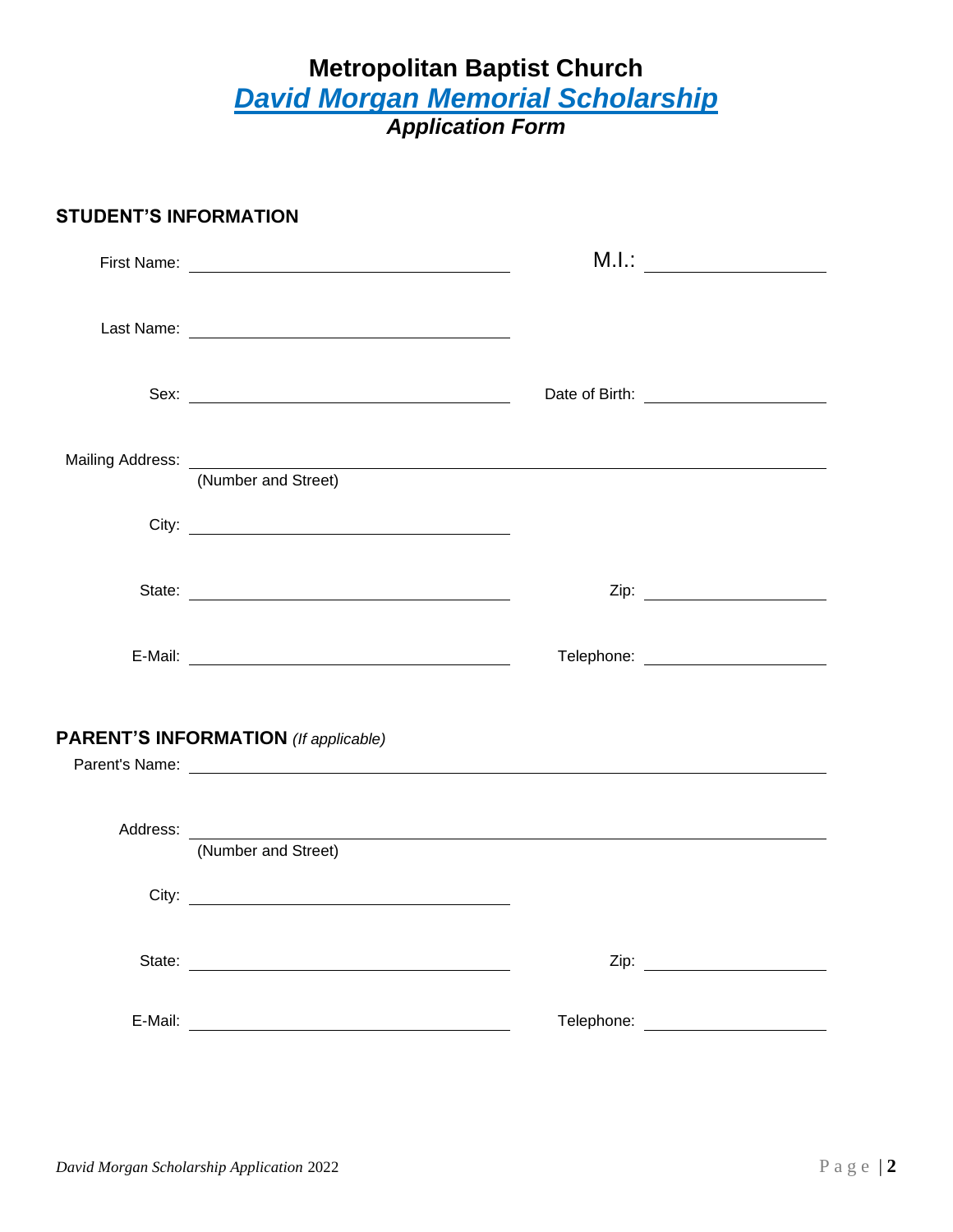## **EDUCATION TEST INFORMATION**

|                         | Class Rank: _______________ OUt of __________________                                     |
|-------------------------|-------------------------------------------------------------------------------------------|
|                         | <b>CONTINUING EDUCATION INFORMATION</b>                                                   |
|                         |                                                                                           |
|                         |                                                                                           |
|                         |                                                                                           |
|                         |                                                                                           |
|                         |                                                                                           |
| Enrollment              |                                                                                           |
|                         | <b>NUMBER OF EARNED CREDITS TO DATE</b>                                                   |
|                         |                                                                                           |
|                         |                                                                                           |
|                         |                                                                                           |
| <b>FINANCIAL STATUS</b> |                                                                                           |
|                         | List any other sources of financial assistance that you have been awarded or applied for: |
|                         |                                                                                           |
|                         | 2. $\qquad \qquad$                                                                        |
|                         | $\overline{\phantom{a}}$ 3.                                                               |
|                         |                                                                                           |

Statement of Need (use extra paper if necessary):